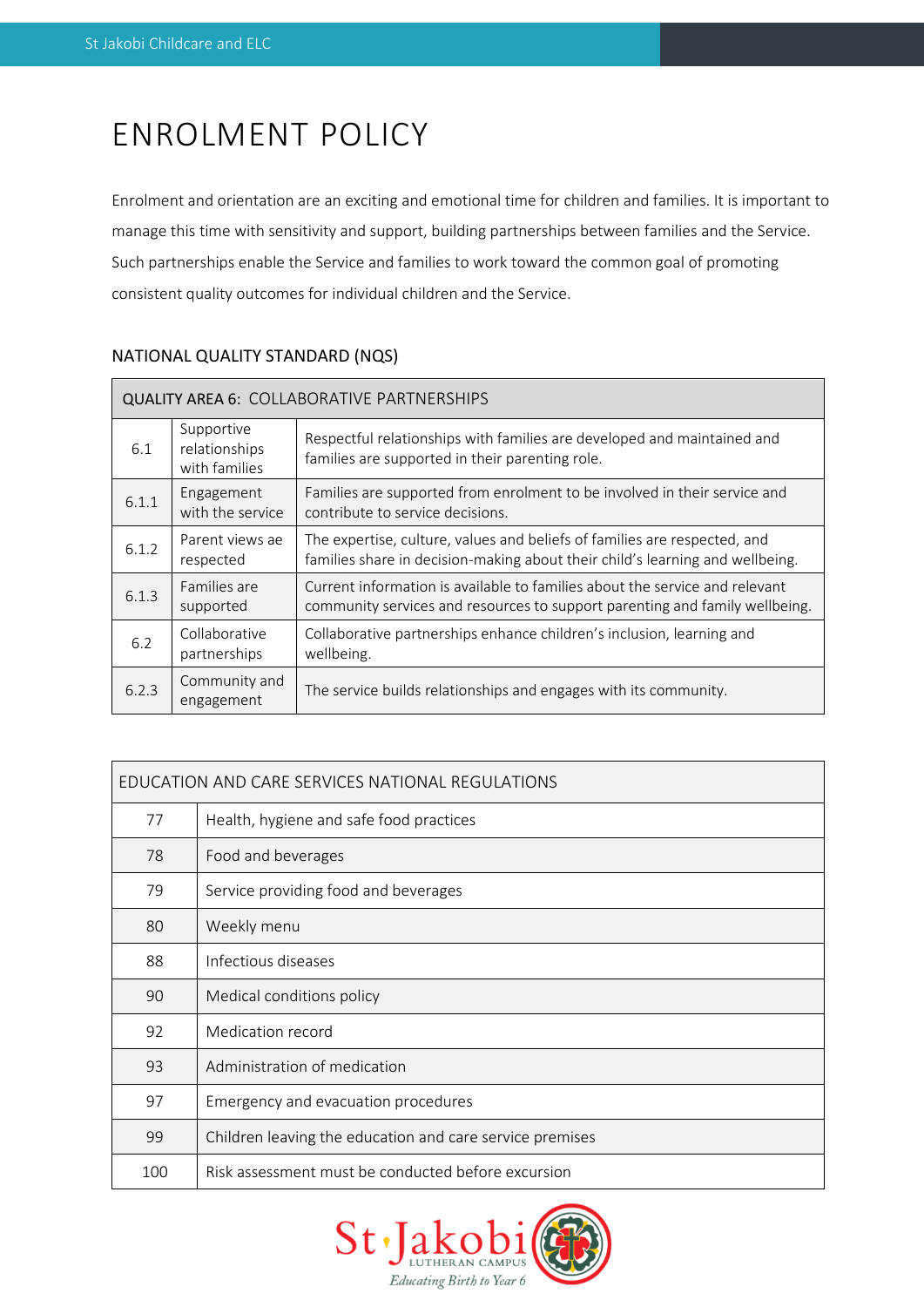| 101 | Conduct of risk assessment for excursion                                             |  |  |
|-----|--------------------------------------------------------------------------------------|--|--|
| 102 | Authorisation for excursions                                                         |  |  |
| 157 | Access for parents                                                                   |  |  |
| 160 | Child enrolment records to be kept by approved provider and family day care educator |  |  |
| 161 | Authorisations to be kept in enrolment record                                        |  |  |
| 162 | Health information to be kept in enrolment record                                    |  |  |
| 168 | Education and care service must have policies and procedures                         |  |  |
| 173 | Prescribed information is to be displayed                                            |  |  |
| 177 | Prescribed enrolment and other documents to be kept by approved provider             |  |  |
| 181 | Confidentiality of records kept by approved provider                                 |  |  |
| 183 | Storage of records and other documents                                               |  |  |

# RELATED POLICIES

| Acceptance and Refusal Authorisation Policy | Orientation of New Families Policy  |  |
|---------------------------------------------|-------------------------------------|--|
| <b>Additional Needs Policy</b>              | Payment of Fees Policy              |  |
| Arrival and Departure Policy                | Privacy and Confidentiality Policy  |  |
| Children's Belongings Policy                | Record Keeping and Retention Policy |  |
| Control of Infectious Disease Policy        | Sick Children Policy                |  |
| <b>Family Communication Policy</b>          | Sun Safe Policy                     |  |
| <b>Immunisation Policy</b>                  | Withdrawal of a Child Policy        |  |
|                                             |                                     |  |

# PURPOSE

We aim to ensure children and families receive a positive and informative enrolment and orientation process that meets their individual needs. We strive to establish respectful and supportive relationships between families and the Service to promote positive outcomes for children whilst adhering to legislative requirements.

# SCOPE

This policy applies to children, families, staff, management, and visitors of the Service.

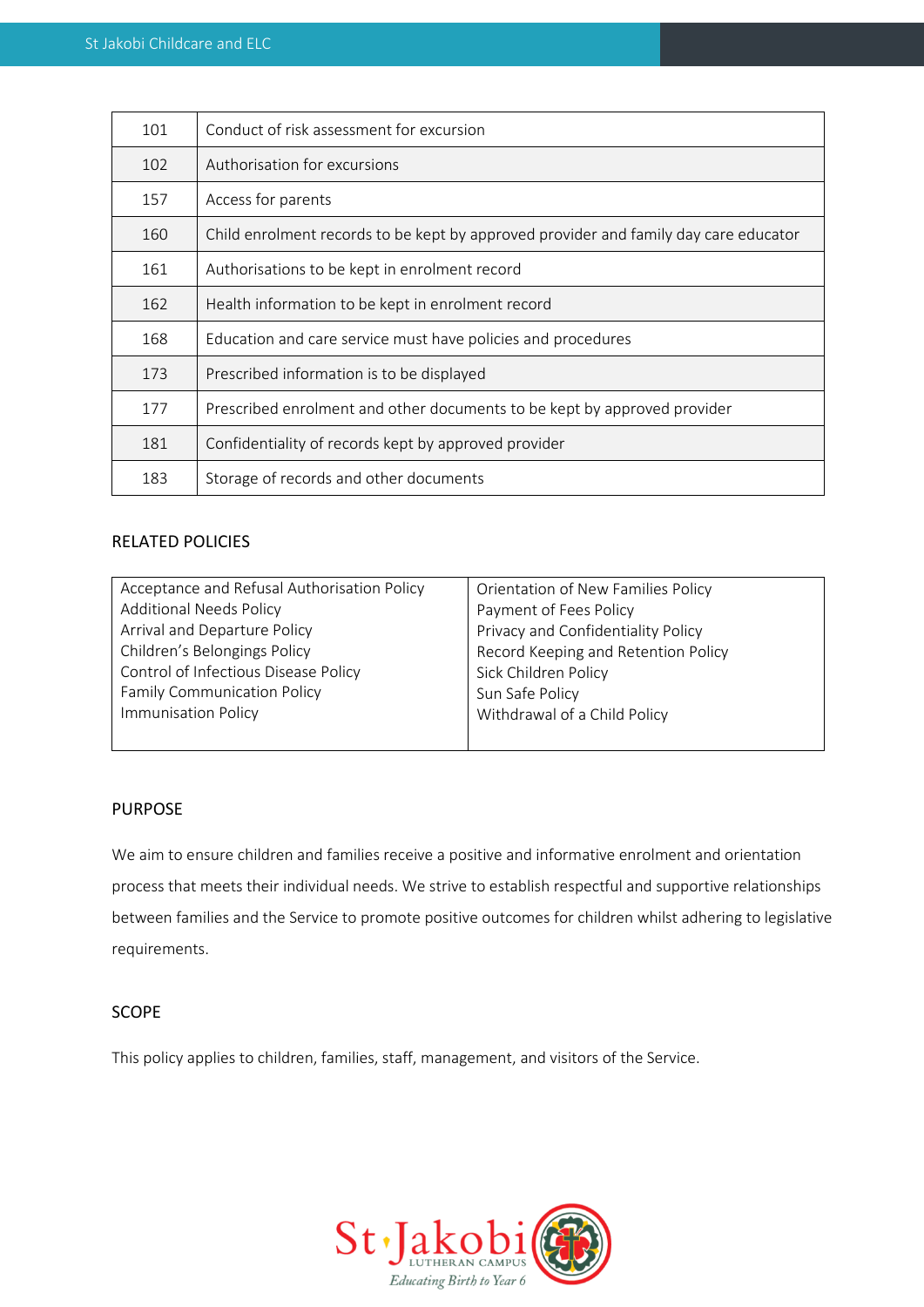#### ENROLMENT

According to the Child Care Provider Handbook (June 2019) '*enrolling children is a requirement under Family Assistance Law for all children who attend childcare (or have an arrangement for care) regardless of their parent's or guardian's eligibility for Child Care Subsidy. An enrolment links the child, the individual claiming the subsidy and the childcare service.*' An enrolment notice is required for each child attending the service. This reflects the type of arrangement that is in place between the provider and the family/individual or organisation.

#### IMPLEMENTATION

Our Service accepts enrolments of children aged between 6weeks- 6 years of age. Enrolments will be accepted providing:

- a) the maximum daily attendance does not exceed the licensed capacity of the Service
- b) a vacancy is available for the booking required
- c) the adult to child ratio is maintained in each room
- d) priority of access guidelines are adhered to.

#### PRIORITY OF ACCESS

Our Service aims to assist families who are most in need and may prioritise filling vacancies with children who are:

- o at risk of serious abuse or neglect
- o a child of a sole parent who satisfies, or parents who both satisfy, the activity test through paid employment.

To secure a child's position families are required to pay an enrolment fee and \$200 bond per child which is calculated at full fee to secure the position. When 2 weeks' notice of withdrawal is given, the bond will be refunded after the 2 week notice period providing there are no outstanding debts on the account.

Children with disabilities will be enrolled, if in the opinion of management, the Service can meet the child's needs. Additional resources and funding may be required through disability and inclusion programs.

## ENROLMENT

When a family has indicated their interest in enrolling their child in our Service, we will organise an enrolment meeting to share information and build relationships.

• Families will be provided with a range of information about the Service which may include:

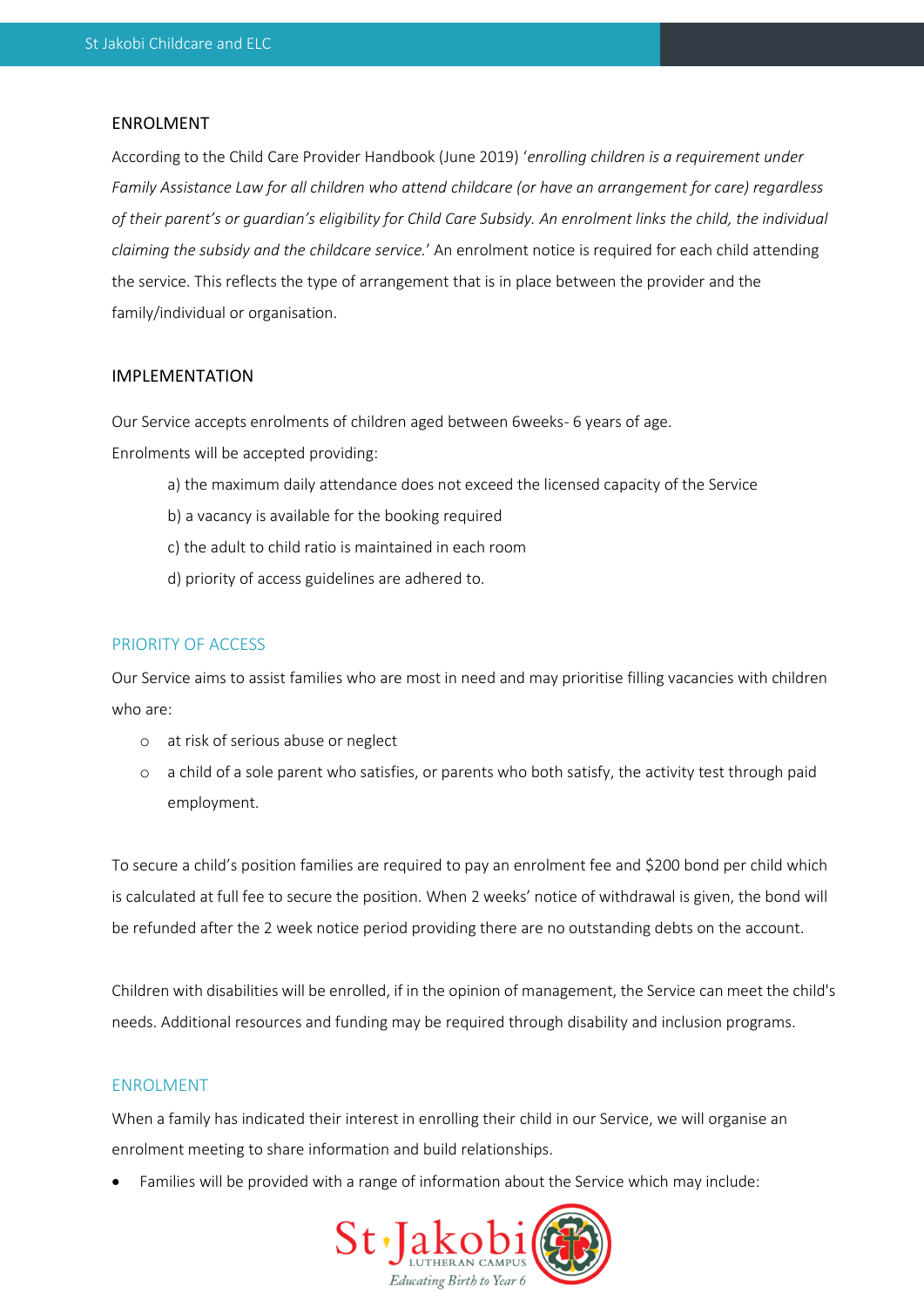- the service philosophy, inclusion, programming methods, menu, incursions, excursions, fees, policies, procedures, SunSmart requirements, regulations and the licensing and assessment process for our State, signing in and out procedure, the National Quality Framework, room routines, educator qualifications, introduction of educator in the room the child will be starting in, and educator and parent communication strategies.
- Families will be invited to ask questions and seek any further information they may require
- Families will be provided with possible vacancies and start date
- Families will be invited to bring their child into the Service at a time that is mutually convenient to familiarise themselves with the environment and educators as part of the Orientation process
- Any matters that are of a sensitive nature, such as discussing a child's medical needs, Court Orders, parenting plans or parenting orders, will be discussed privately with management. Families will be required to bring any documents required in relation to court orders, medical needs or plans.
- Families will complete the enrolment form informing management of their child's interests, strengths and individual needs
- If a family or child uses English as a second language or speak another language at home, we request that families provide us with some key words in the language/s the child speaks so that educators can learn these words. Educators may use visuals to assist the child's understanding and be able to communicate with others.
- Families must complete a Child Care Subsidy activity test to check eligibility and entitlements for CCS and Additional Child Care Subsidy (ACCS). This can be completed online through myGov website.
- The Complying Written Arrangement (CWA) will be discussed with families which states the fees charged in exchange for care sessions.
- Information about gap fees and absences will be discussed.
- Where there are certain changes to the individual Complying Written Arrangements (CWA) for care between the provider and an individual, the provider must update the arrangement in writing, and the families are required to confirm the changes through myGov.
- It is a legal requirement that prior to the child starting at the Service we have all required documents including
	- o the completed enrolment form
	- o medical management plans (if relevant) completed by the child's general practitioner
	- o birth certificate or passport
	- o a current Immunisation History Statement from the Australian Immunisation Register (AIR) showing the child is up to date with immunisations for their age *and*
	- o details of any court orders, parenting orders or parenting plans

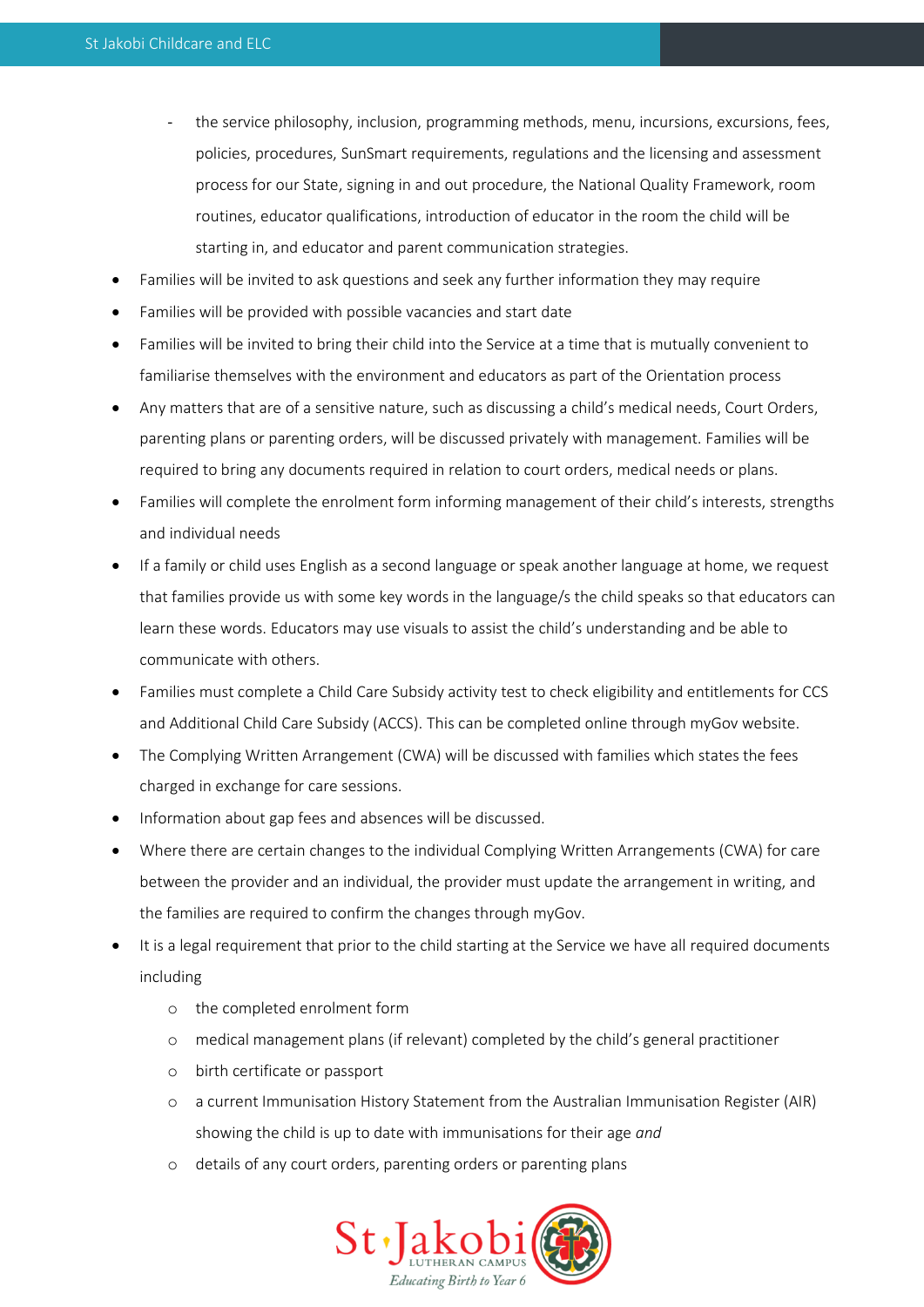- It is a requirement of the Family Assistance Office that immunisation information held by the Service is kept current. Parents are reminded mid-way through the year to provide any immunisation updates to the Service in order to continue receiving childcare subsidy.
- Parents must notify the Service if their child is not up to date with their immunisations for their age via the enrolment form and attach the required documentation on their *AIR immunisation History Statement.*
- Families are advised that since January 2018 children who have not been immunised due to parent's conscientious objection cannot be enrolled at the Service.
- If a child cannot be immunised due to a medical condition they may still be enrolled at the Service with supporting documentation (Medical Exemption Form).
- If a child is on a 'catch-up' schedule for immunisations they may still be enrolled at the Service. The child's immunisation history statement will indicate that the child is on a catch-up schedule.
- Unborn children may be placed on the waiting list to avoid the unfair allocation of places that may occur if children can only be placed on the list after birth. If an unborn child is placed on the waiting list, the family must advise the Service of the expected birth date. It is the responsibility of the parent to inform Management of the name and date of birth of the child within three months after the expected birth date. If this information is not provided, then the child and family details will be removed from the list.
- It is the family's responsibility to keep the Service informed of any changes to the information recorded on the application form.

# FAMILIES WILL BE ASKED TO PROVIDE THE FOLLOWING INFORMATION:

- 1. Full name/s of parent/s (or the person legally responsible for the care of the child) residential address, place of employment and contact telephone number
- 2. Each parent's occupation
- 3. The full name and contact telephone number of a person or persons, authorised by the parent who may be contacted in case of an emergency concerning the child if a parent is unable to be contacted (authorised nominee)
- 4. The full name and contact telephone number of any person authorised by the parent to collect the child from the Service (authorised nominee)
- 5. Full name of the child
- 6. Child's date of birth
- 7. Child's residency status
- 8. Child's address

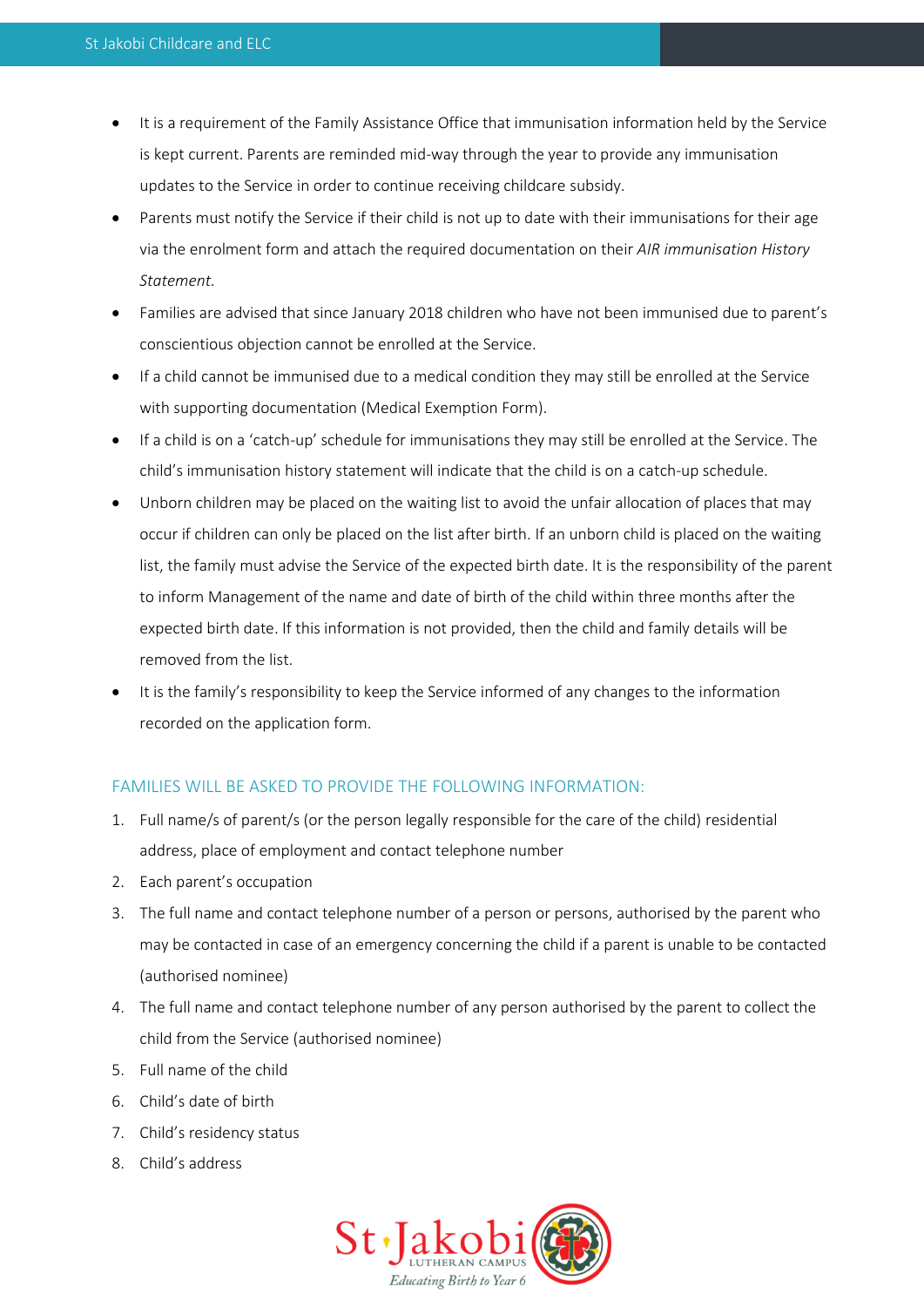- 9. Gender of the child
- 10. Cultural background of the child
- 11. Provision of care if care will be a routine and/or casual etc.
- 12. Session start and end times
- 13. Agreement on fee information
- 14. Immunisation History Statement
- 15. Any court orders or parenting agreements regarding the child
- 16. The primary language spoken by the child; if the child has not learnt to speak, the child's family's language
- 17. Any special requirements of the family, including for example cultural or religious requirements
- 18. The individual needs of a child with a disability or with other additional needs
- 19. A statement indicating parental permission for any medications to be administered to the child whilst at the Service. [Only a parent on the enrolment form can authorise the administration of medication.]
- 20. Authorisation and signature by parent/authorised person for the approved provider, nominated supervisor or educator to seek:
	- o medical treatment for the child from a registered practitioner, hospital or ambulance service
	- o transportation of the child by an ambulance service
- 21. Child's Medicare number (if available)
- 22. Specific healthcare needs of the child, including allergies and intolerances
- 23. Any medical management plan for a specific severe healthcare need, medical condition, or allergy, such as an Anaphylaxis Emergency Management Plan or Risk Minimisation Plan.
- 24. Details of any dietary restrictions for the child
- 25. The name, address and telephone number of the child's doctor
- 26. Authorisation for regular occurring outings/excursions
- 27. CRN for child and claimant
- 28. Child Care Subsidy Assessment confirmation

## ORIENTATION OF THE SERVICE

During the orientation of the Service, families will be:

- provided with the enrolment form link to be completed
- Child Care Subsidy is explained to families and assistance may be offered to assist with the application process.

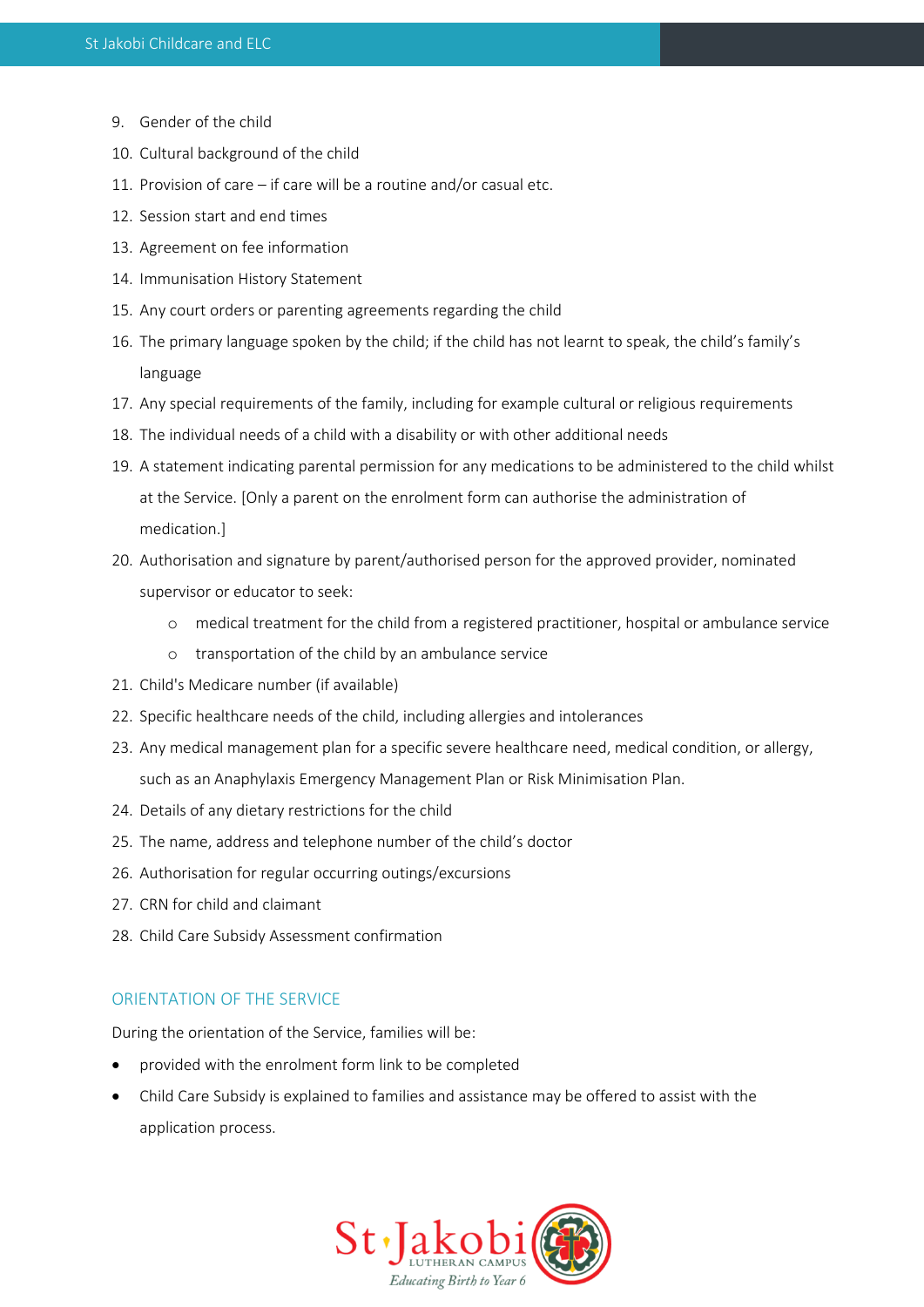- provided with an outline of the Service policies which will include key policies such as: Payment of fees, Sun Safe, Incident, Illness, Accident and Trauma, Control of infectious diseases, Sick child policy and Administration of Medication
- shown the signing in/out process
- advised of appropriate clothing for children to wear to the Service, including shoes, hats and sunscreen
- informed about policies regarding children bringing in toys from home
- introduced to their child's educators
- taken on a tour around the Service
- invited to visit the service at different times during the day
- provided with suggestions for developing and maintaining a routine for saying goodbye to their child
- asked to share information on any medical management plan or specific healthcare needs of their child (if applicable)
- informed of the daily report and how parents can view this or informed about the online platform/App the Service may use
- introduced to the room routine and Service program, including portfolios and the observation cycle
- informed about Service communication strategies including meetings, interviews, newsletters, emails, etc.
- given the opportunity to set goals for their child
- confirm preferred method of communication.

## ENROLMENT PACK

Once the enrolment fee and bond has been paid, families will be provided with an enrolment pack which consists of:

- Parent Handbook, which outlines the Service's operation and philosophy
- current fee structure and payment details
- Child Care Subsidy information
- Information about the online App or platform
- Information on the National Quality Framework, National Quality Standards and the Early Years Learning Framework
- Munch and Move Fact Sheets

# MANAGEMENT WILL ENSURE:

the enrolment form is completed accurately and, in its entirety

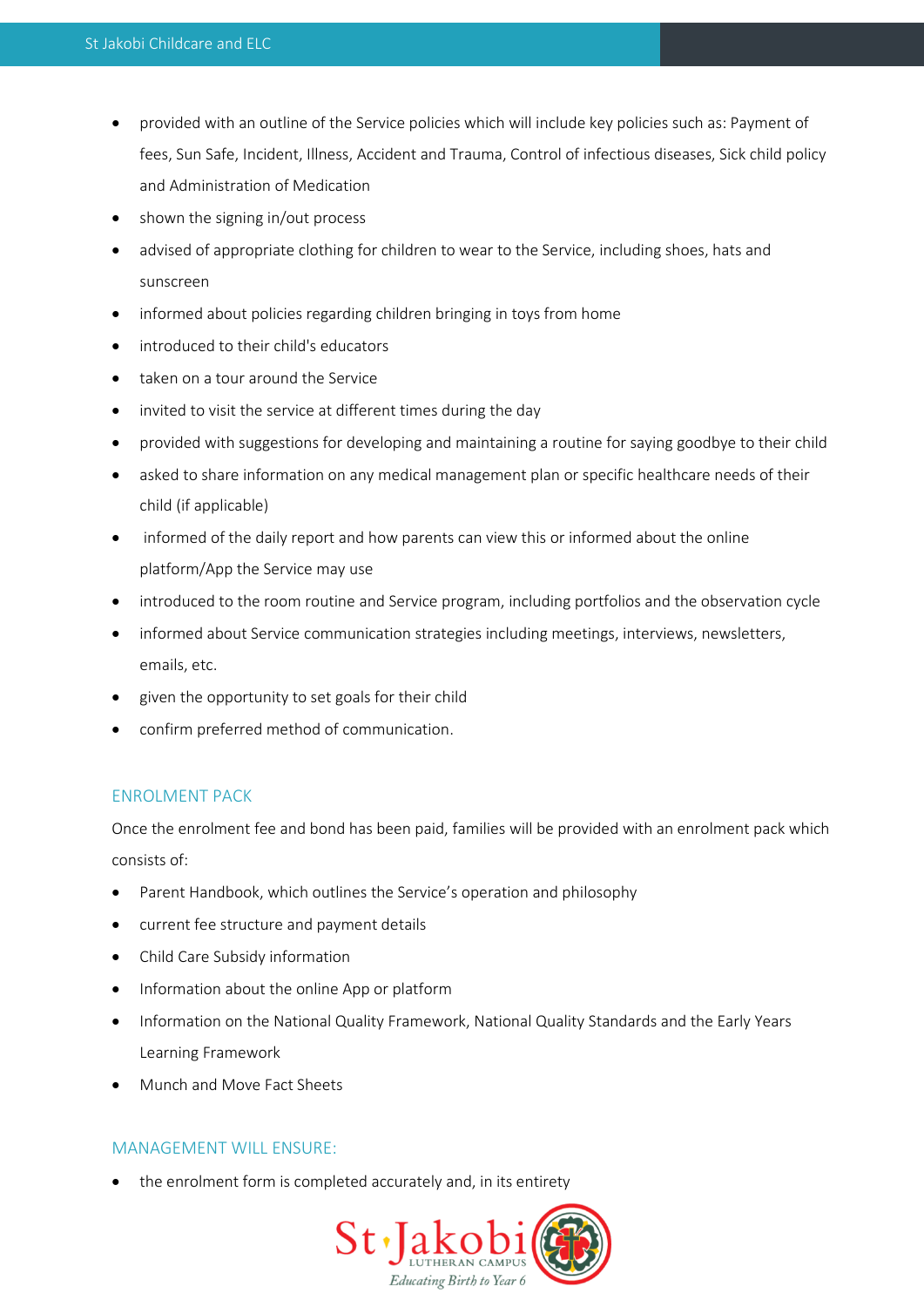- authorisations are signed by both parents/guardians
- a child with medical needs does not begin at the service unless a medical management plan is received and medication is brought to the service each day
- the child's Medical Management Plan is recorded, and this information is shared/distributed to **Educators**
- Action Plans are completed in full (if relevant)
- Administration of Medication forms are completed (if relevant)
- Risk Minimisation Plans and Communication Plans are requested/completed with parents for children with medical needs
- the appropriate Room leader is informed of the new child including any medical conditions, interests, developmental needs, and strengths.
- immunisation history statement and birth certificate have been sighted and photocopied
- the child is added to the Observation cycle
- the enrolment is lodged through DEEWR or PEP with Department of Education, Skills and Employment (DESE)
- a file for the Child's information is created

## CHILD CARE SUBSIDY

[Child Care Subsidy](https://www.servicesaustralia.gov.au/individuals/services/centrelink/child-care-subsidy) (CCS) offers assistance to families to help with the cost of childcare for children aged 0-13 years. The number of hours of Child Care Subsidy a family is entitled to per fortnight is determined by an activity test. The more hours of activity parents do, the more subsidised care they can access, up to a maximum of 100 hours per fortnight for each child.

[Child Care Subsidy activity test](https://docs.education.gov.au/node/50716)

- CCS is based on the combined family income, activity test and the type of early childhood education and care service
- Families must complete the Child Care Subsidy activity test online through the myGov website
- Documentation may be required such as Australian driver licence, Australian passport, Foreign passport, Australian birth certificate, Australian Marriage certificate, Australian citizenship certificate
- Families are provided with a Customer Reference Number (CRN)
- Child Care Subsidy is paid directly to providers to be passed on to families as a fee reduction
- Families will contribute to their childcare fees and pay the Service the difference between the fee charged and the subsidy amount- generally called the 'gap fee'
- Families may also be eligible for **Additional Child Care Subsidy** depending upon their circumstance

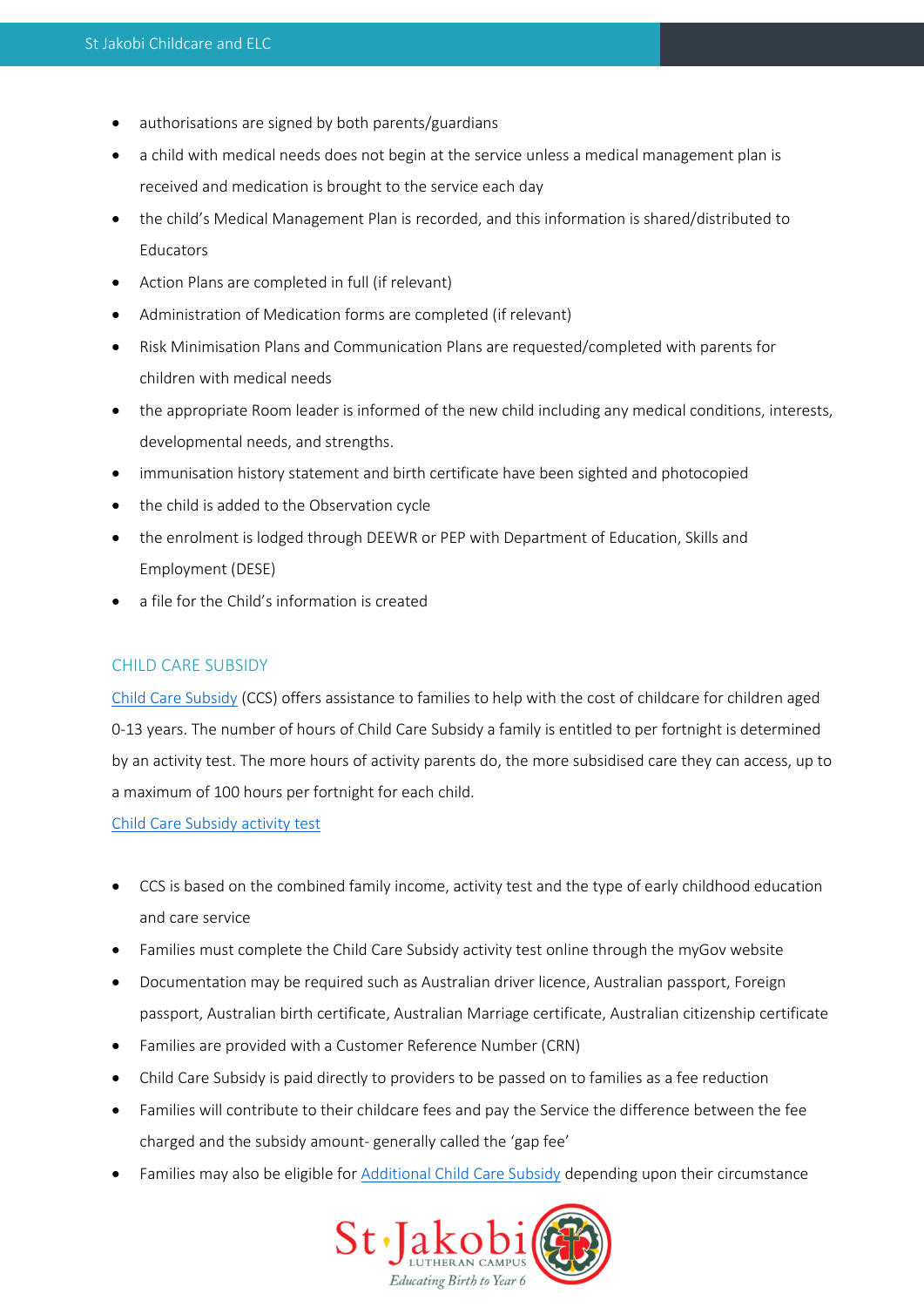#### ENROLMENT RECORD KEEPING

Our *Record Keeping and Retention Policy* outlines the information and authorisations that we will include in all child enrolment records.

## ON THE CHILD'S FIRST DAY

Consideration will be made to each family regarding the initial settling in period and strategies may be offered to assist both parents and the child. Parents will be reassured that they are able to stay with their child for as long as they choose in the early days; speak to their child's educator at any time; contact the service during the day to 'check' in on their child and request help with separation if this is a problem for their child.

On the first day, the child and their family will be welcomed by the Director or Nominated Supervisor and shown where or how to sign their child in/out of the service

- They will be greeted by an educator and walked to their room
- The educator will discuss what is happening in the room, and show where the child's locker is located
- Information about collecting their child at the end of the day will be discussed
- Educators will ensure information about the child's first day is shared with parents (through online APP or daybook)
- Management will ensure the orientation checklist has been completed and all required documents and information has been received from families.

## **SOURCE**

Australian Children's Education & Care Quality Authority. (2014). Australian Government Department of Education, Skills and Employment. (2019) Care Provider handbook <https://www.education.gov.au/child-care-provider-handbook-0> Australian Government Services Australia [https://www.servicesaustralia.gov.au/individuals/services/medicare/australian-immunisation-register/how-get](https://www.servicesaustralia.gov.au/individuals/services/medicare/australian-immunisation-register/how-get-immunisation-history-statement)[immunisation-history-statement](https://www.servicesaustralia.gov.au/individuals/services/medicare/australian-immunisation-register/how-get-immunisation-history-statement) Department of Human Services (Centrelink): <https://www.humanservices.gov.au/individuals/services/centrelink/child-care-subsidy> Education and Care Services National Law Act 2010*.* (Amended 2018). [Education and Care Services National Regulations.](https://www.legislation.nsw.gov.au/view/html/inforce/current/sl-2011-0653?query=((Repealed%3DN+AND+PrintType%3D%22act.reprint%22+AND+PitValid%3D@pointInTime(20200831000000))+OR+(Repealed%3DN+AND+PrintType%3D%22reprint%22+AND+PitValid%3D@pointInTime(20200831000000))+OR+(Repealed%3DN+AND+(PrintType%3D%22epi.reprint%22+OR+PrintType%3D%22epi.electronic%22)+AND+PitValid%3D@pointInTime(20200831000000)))+AND+Content%3D(%22early%22+AND+%22childhood%22)&dQuery=Document+Types%3D%22%3Cspan+class%3D%27dq-highlight%27%3EActs%3C/span%3E,+%3Cspan+class%3D%27dq-highlight%27%3ERegulations%3C/span%3E,+%3Cspan+class%3D%27dq-highlight%27%3EEPIs%3C/span%3E%22,+Search+In%3D%22%3Cspan+class%3D%27dq-highlight%27%3EAll+Content%3C/span%3E%22,+All+Words%3D%22%3Cspan+class%3D%27dq-highlight%27%3Eearly+childhood%3C/span%3E%22,+Point+In+Time%3D%22%3Cspan+class%3D%27dq-highlight%27%3E31/08/2020%3C/span%3E%22) (2011)

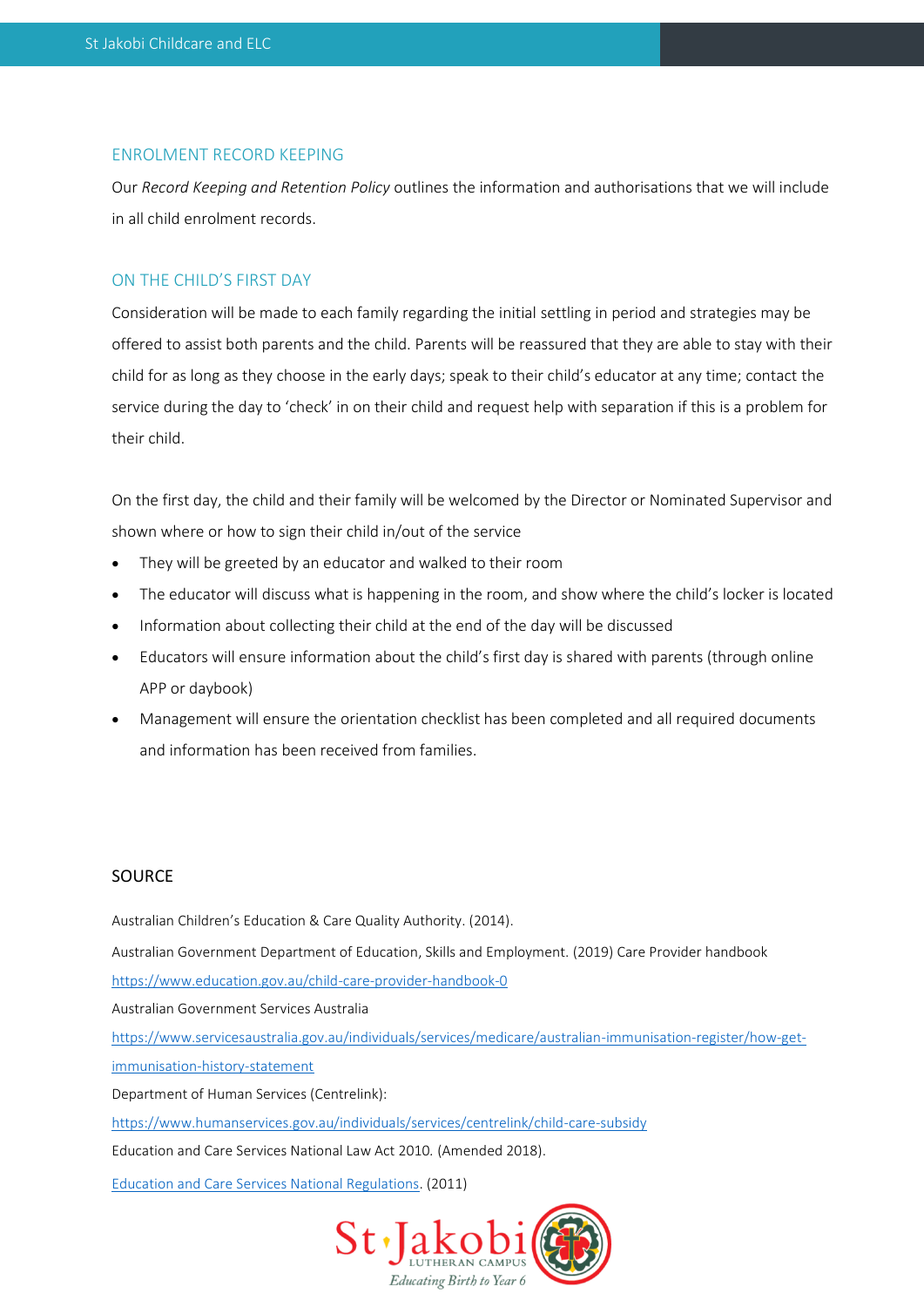Guide to the Education and Care Services National Law and the Education and Care Services National Regulations. (2020).

NSW Government Health. (2019). Questions and answers about vaccination requirements for child care:

[https://www.health.nsw.gov.au/immunisation/Pages/childcare\\_qa.aspx](https://www.health.nsw.gov.au/immunisation/Pages/childcare_qa.aspx)

Revised National Quality Standard. (2018).

Victoria State Government. Requirements for all early childhood services.

<https://www.education.vic.gov.au/childhood/providers/regulation/Pages/reqallservices.aspx>

#### REVIEW

| <b>POLICY REVIEWED</b>                                                         | SEPTEMBER 2020                                                                                                                                                                                                                                                                                                                                               | <b>NEXT REVIEW DATE</b>                                                                                                                                                       |                         | SEPTEMBER 2021 |
|--------------------------------------------------------------------------------|--------------------------------------------------------------------------------------------------------------------------------------------------------------------------------------------------------------------------------------------------------------------------------------------------------------------------------------------------------------|-------------------------------------------------------------------------------------------------------------------------------------------------------------------------------|-------------------------|----------------|
| <b>MODIFICATIONS</b>                                                           | minor editing changes<br>$\bullet$<br>sources checked for currency<br>$\bullet$                                                                                                                                                                                                                                                                              |                                                                                                                                                                               |                         |                |
| POLICY REVIEWED                                                                | PREVIOUS MODIFICATIONS                                                                                                                                                                                                                                                                                                                                       |                                                                                                                                                                               | <b>NEXT REVIEW DATE</b> |                |
| <b>JULY 2020</b>                                                               | additional information included about<br>$\bullet$<br>enrolment, CCS application process, Activity<br>Test, Complying Written Arrangement<br>(CWA), and immunisation requirements<br>rewording of some content<br>$\bullet$<br>deleted sections that were repetitive<br>$\bullet$<br>order changed for some items required for<br>the enrolment of the child |                                                                                                                                                                               |                         | SEPTEMBER 2020 |
| SEPTEMBER 2019                                                                 | $\bullet$<br>information added<br>$\bullet$<br>Additional information added<br>$\bullet$<br>Points re-ordered for better flow<br>$\bullet$<br>alphabetised<br>$\bullet$<br>updated<br>New reference/source added<br>$\bullet$<br>Related policies alphabetised<br>$\bullet$                                                                                  | Priority Access Guidelines removed -new<br>Grammar, punctuation and spelling edited.<br>Sources/references corrected, updated, and<br>References to 'conscientious objection' |                         | SEPTEMBER 2020 |
| SEPTEMBER 2018                                                                 | Included a statement referring to CCS<br>$\bullet$<br>page 5.                                                                                                                                                                                                                                                                                                | Written Arrangement updates/changes on                                                                                                                                        |                         | SEPTEMBER 2019 |
| Updated to comply with Child Care Subsidy<br>$\bullet$<br>MAY 2018<br>changes. |                                                                                                                                                                                                                                                                                                                                                              |                                                                                                                                                                               |                         | SEPTEMBER 2018 |